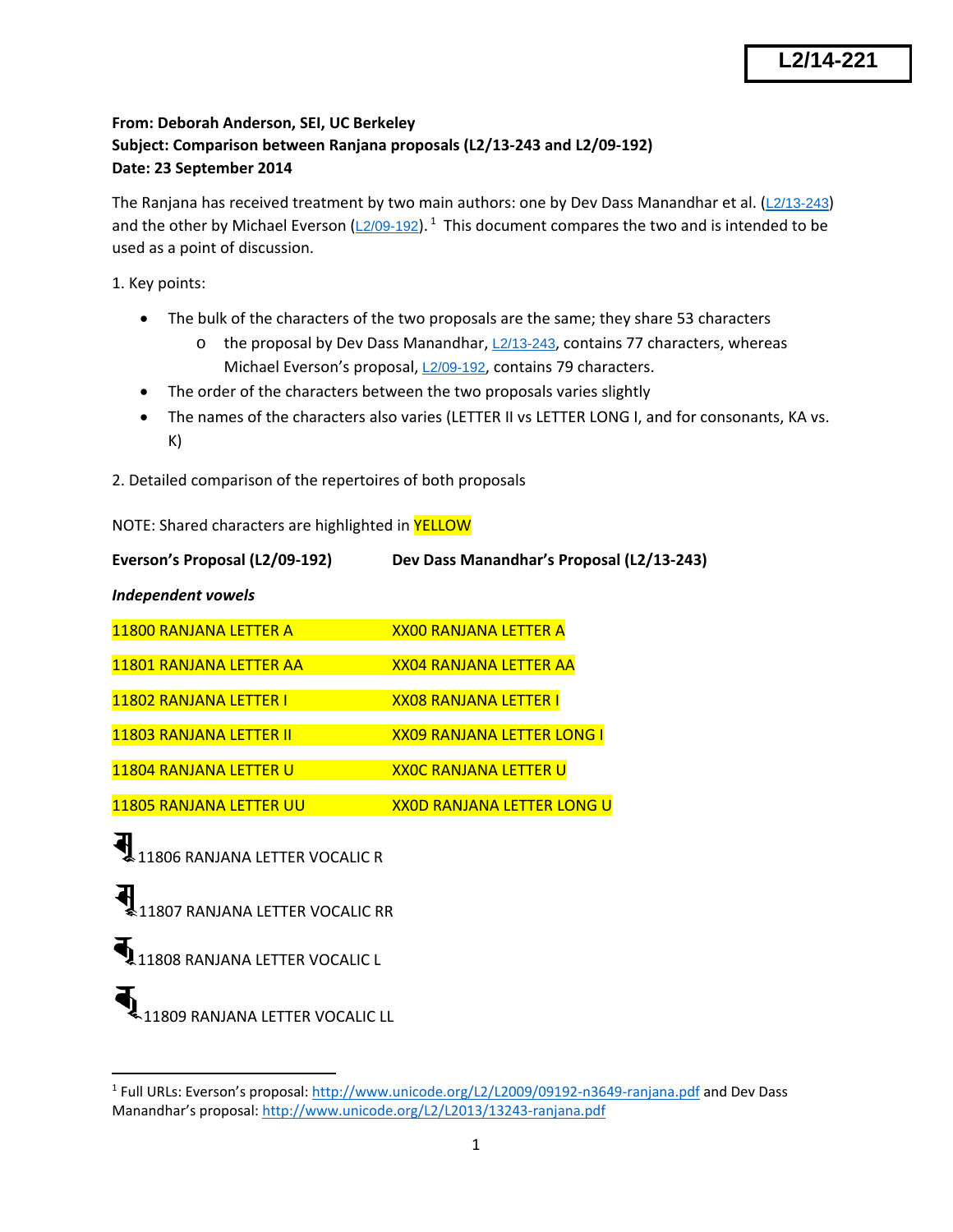1180A RANJANA LETTER E XX10 RANJANA LETTER E

1180B RANJANA LETTER AI

1180C RANJANA LETTER O XX14 RANJANA LETTER O

1180D RANJANA LETTER AU

XX01 RANJANA LETTER LONG A XX02 RANJANA LETTER NASAL A XX03 RANJANA LETTER LONG NASAL A XX05 RANJANA LETTER LONG AA **VI XX06 RANJANA LETTER NASAL AA** XX07 RANJANA LETTER LONG NASAL AA **ZI<br>QO** XX0A RANJANA LETTER NASAL I XX<sub>0B</sub> RANJANA LETTER LONG NASAL I  $\overrightarrow{\mathbf{3}}$  xx0E RANJANA LETTER NASAL U XX0F RANJANA LETTER LONG NASAL U XX11 RANJANA LETTER LONG E XX12 RANJANA LETTER NASAL E  $\mathbf{\dot{M}}_{\rm{XX13 \, RANJANA \, LETTER \, LONG \, NASA \, E}}$ XX15 RANJANA LETTER LONG O ग्रौ XX16 RANJANA LETTER NASAL O2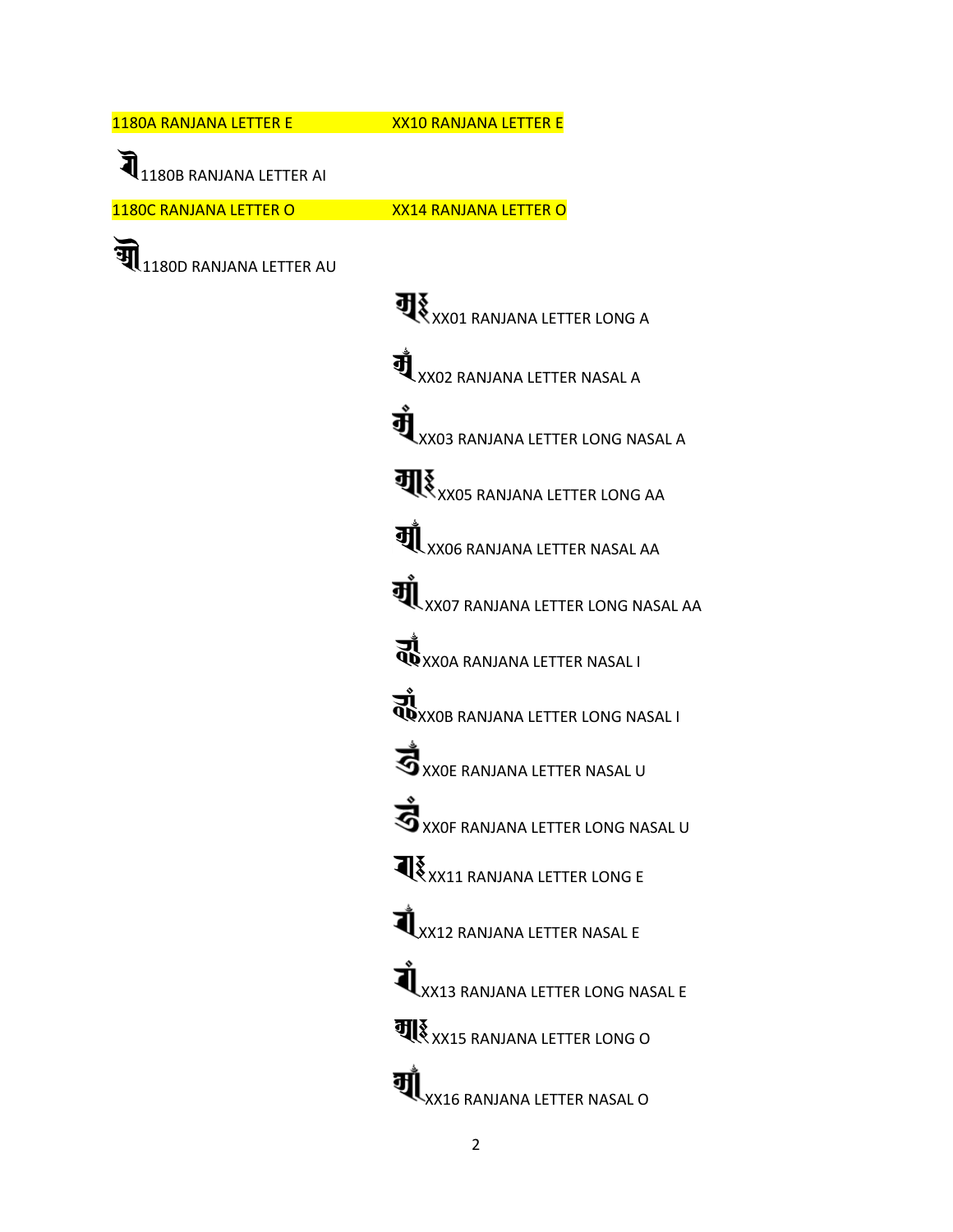| Consonants |  |
|------------|--|
|------------|--|

| <b>1180E RANJANA LETTER KA</b>   | <b>XX18 RANJANA LETTER K</b>   |
|----------------------------------|--------------------------------|
| <b>1180F RANJANA LETTER KHA</b>  | <b>XX19 RANJANA LETTER KH</b>  |
| <b>11810 RANJANA LETTER GA</b>   | <b>XX1A RANJANA LETTER G</b>   |
| <b>11811 RANJANA LETTER GHA</b>  | <b>XX1B RANJANA LETTER GH</b>  |
| 11812 RANJANA LETTER NGA         | <b>XX1C RANJANA LETTER NG</b>  |
| 11813 RANJANA LETTER CA          | <b>XX1E RANJANA LETTER C</b>   |
| <b>11814 RANJANA LETTER CHA</b>  | <b>XX1F RANJANA LETTER CH</b>  |
| <b>11815 RANJANA LETTER JA</b>   | <b>XX20 RANJANA LETTER J</b>   |
| 11816 RANJANA LETTER JHA         | <b>XX21 RANJANA LETTER JH</b>  |
| <b>11817 RANJANA LETTER NYA</b>  | <b>XX22 RANJANA LETTER NJ</b>  |
| 11818 RANJANA LETTER TTA         | <b>XX25 RANJANA LETTER TT</b>  |
| <b>11819 RANJANA LETTER TTHA</b> | <b>XX27 RANJANA LETTER TTH</b> |
| <b>1181A RANJANA LETTER DDA</b>  | <b>XX29 RANJANA LETTER DD</b>  |
| <b>1181B RANJANA LETTER DDHA</b> | <b>XX2B RANJANA LETTER DDH</b> |
| <b>1181C RANJANA LETTER NNA</b>  | <b>XX2D RANJANA LETTER NN</b>  |
| <b>1181D RANJANA LETTER TA</b>   | <b>XX24 RANJANA LETTER T</b>   |
| <b>1181E RANJANA LETTER THA</b>  | <b>XX26 RANJANA LETTER TH</b>  |
| <b>1181F RANJANA LETTER DA</b>   | <b>XX28 RANJANA LETTER D</b>   |
| 11820 RANJANA LFTTFR DHA         | <b>XX2A RANJANA LETTER DH</b>  |
| <u>11821 RANJANA LFTTFR NA</u>   | <b>XX2C RANJANA LETTER N</b>   |
| 11822 RANJANA LETTER PA          | <b>XX2F RANJANA LETTER P</b>   |
| 11823 RANJANA LETTER PHA         | <b>XX30 RANJANA LETTER PH</b>  |
| 11824 RANJANA LETTER BA          | <b>XX31 RANJANA LETTER B</b>   |
| <b>11825 RANJANA LETTER BHA</b>  | <b>XX32 RANJANA LETTER BH</b>  |
| 11826 RANJANA LETTER MA          | <b>XX33 RANJANA LETTER M</b>   |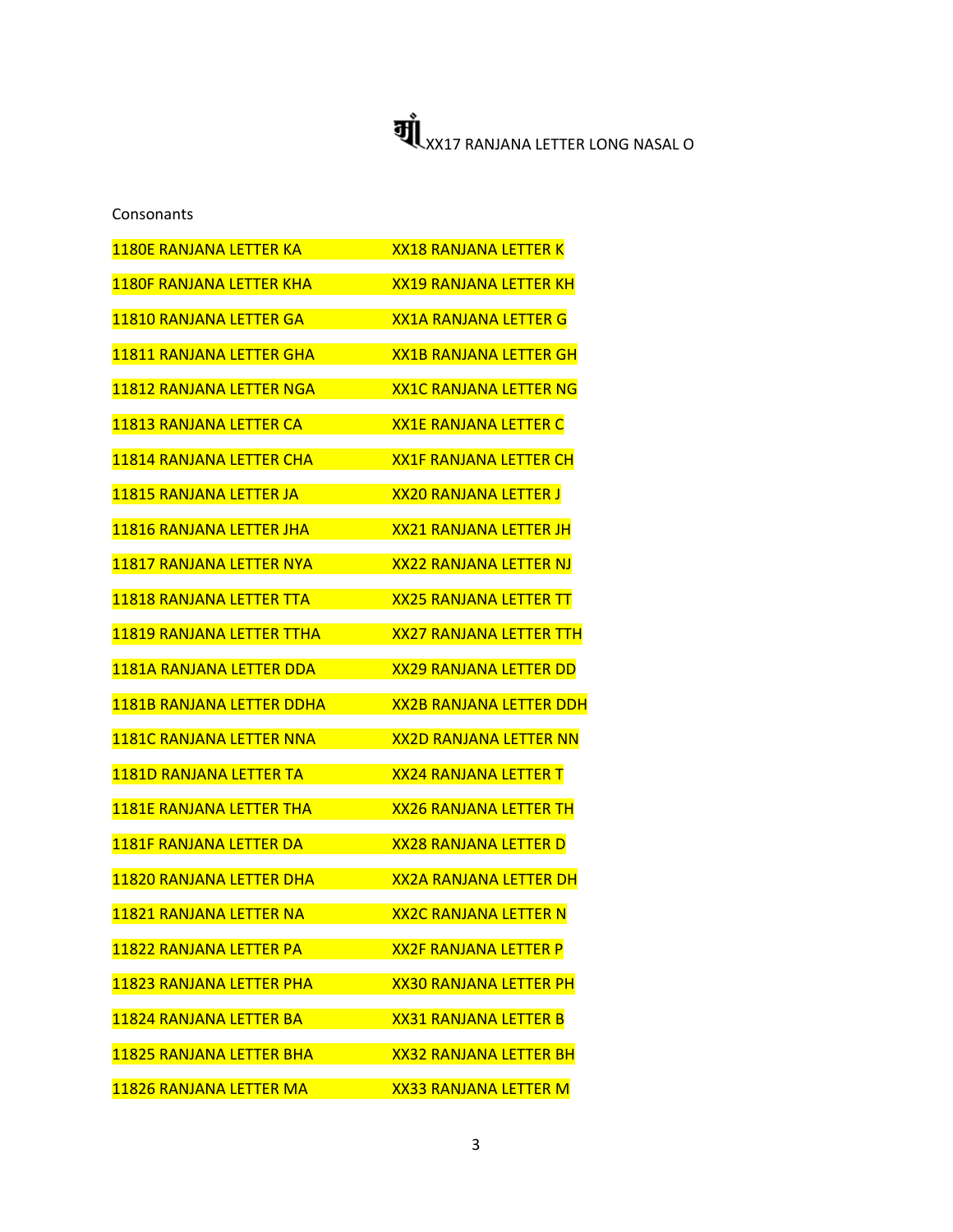| 11827 RANJANA LETTER YA         | <b>XX35 RANJANA LETTER Y</b>                              |
|---------------------------------|-----------------------------------------------------------|
| 11828 RANJANA LFTTFR RA         | <b>XX36 RANJANA LETTER R</b>                              |
| 11829 RANJANA LETTER LA         | <b>XX38 RANJANA LETTER L</b>                              |
| <u>182A RANJANA LETTER WA</u>   | <b>XX3A RANJANA LETTER W</b>                              |
| <u>1182B RANJANA LETTER SHA</u> | <b>XX3C RANJANA LETTER SH</b>                             |
| <b>1182C RANJANA LETTER SSA</b> | <b>XX3D RANJANA LETTER SS</b>                             |
| <b>1182D RANJANA LETTER SA</b>  | <b>XX3B RANJANA LETTER S</b>                              |
| <b>1182E RANJANA LETTER HA</b>  | <b>XX3E RANJANA LETTER H</b>                              |
|                                 | <b>Stude RANJANA LETTER NGH</b>                           |
|                                 | $\mathbf{\widetilde{M}}\text{_{XX23}}$ ranjana letter njh |
|                                 | $\widehat{\P}$ xx2E RANJANA LETTER NH                     |
|                                 | <b>TIL XX34 RANJANA LETTER MH</b>                         |

XX37 RANJANA LETTER RH

XX39 RANJANA LETTER LH

Various signs

لى<br>1182F RANJANA SIGN CANDRABINDU

 $\mathcal{L}_{\text{11830}}$  RANJANA SIGN ANUSVARA

 $\mathbb{R}_{\text{11831}}^{\blacktriangledown}$ ranjana sign visarga

Dependent vowel signs

 $\mathrm{d}_{\text{11832}}$  RANJANA VOWEL SIGN AA

 $\int_{-11833}$  RANJANA VOWEL SIGN I

 $\bigcirc$   $\bigcirc$   $\bigcirc$   $\bigcirc$   $\bigcirc$   $\bigcirc$   $\bigcirc$   $\bigcirc$   $\bigcirc$   $\bigcirc$   $\bigcirc$   $\bigcirc$   $\bigcirc$   $\bigcirc$   $\bigcirc$   $\bigcirc$   $\bigcirc$   $\bigcirc$   $\bigcirc$   $\bigcirc$   $\bigcirc$   $\bigcirc$   $\bigcirc$   $\bigcirc$   $\bigcirc$   $\bigcirc$   $\bigcirc$   $\bigcirc$   $\bigcirc$   $\bigcirc$   $\bigcirc$   $\bigcirc$   $\bigcirc$   $\bigcirc$   $\bigcirc$   $\bigcirc$   $\bigcirc$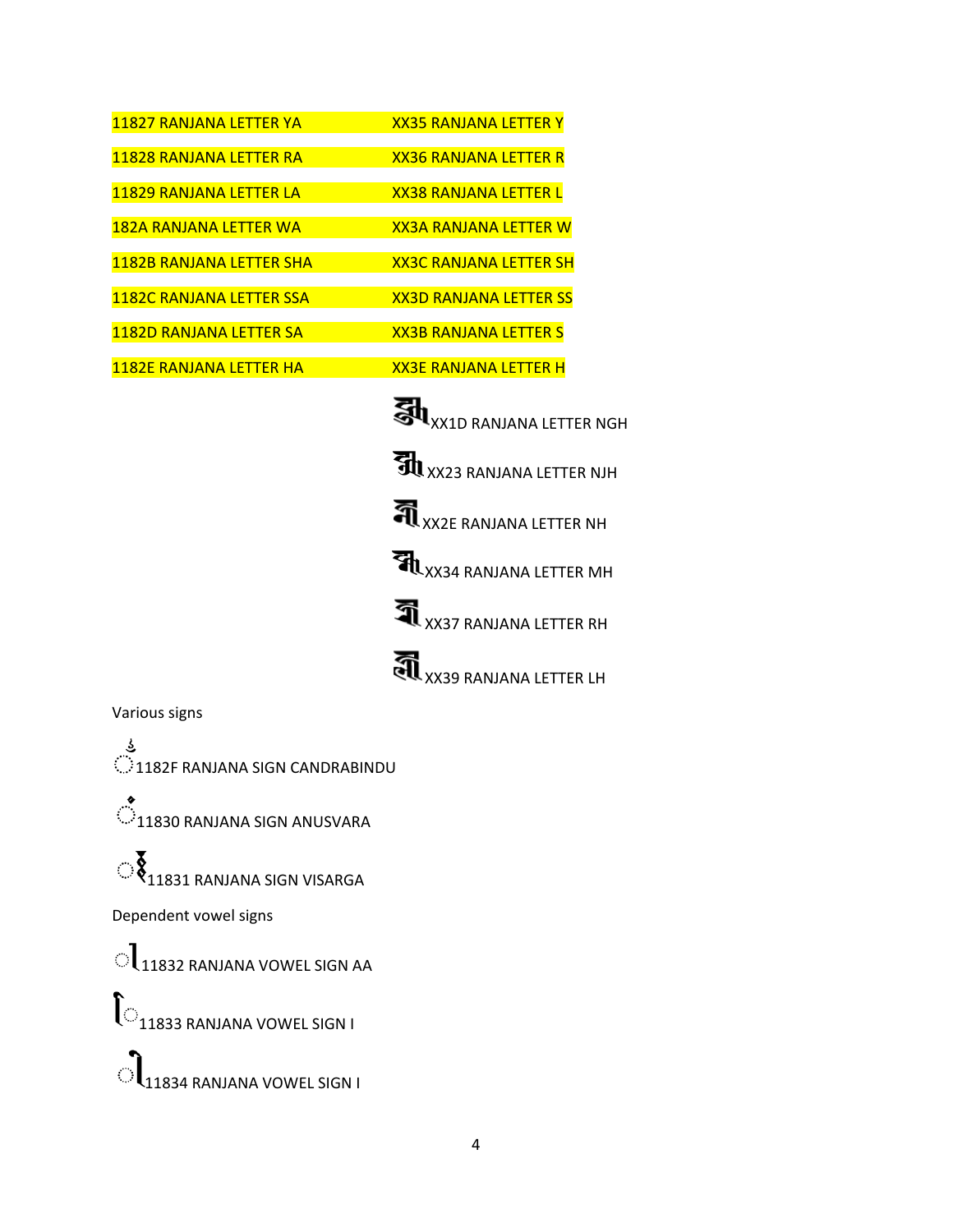| O<br>11835 RANJANA VOWEL SIGN U                             |                                           |  |
|-------------------------------------------------------------|-------------------------------------------|--|
| ्<br>11836 RANJANA VOWEL SIGN UU                            |                                           |  |
| ◯<br>◆11837 RANJANA VOWEL SIGN VOCALIC R                    |                                           |  |
| ◯<br>\$11838 RANJANA VOWEL SIGN VOCALIC RR                  |                                           |  |
| ○<br>◆ 11839 RANJANA VOWEL SIGN VOCALIC L                   |                                           |  |
| 2<br>4.1183A RANJANA VOWEL SIGN VOCALIC LL                  |                                           |  |
| <b>1183B RANJANA VOWEL SIGN E</b>                           |                                           |  |
| 1183C RANJANA VOWEL SIGN AI                                 |                                           |  |
| $\left\lceil \bigcup_{1183\mathsf{D}}$ RANJANA VOWEL SIGN O |                                           |  |
| 1183E RANJANA VOWEL SIGN AU                                 |                                           |  |
|                                                             |                                           |  |
| Various signs                                               |                                           |  |
| 1183F RANJANA VIRAMA                                        | <b>XX3F RANJANA LETTER MARK TUTISALAA</b> |  |
| <b>Digits</b>                                               |                                           |  |
| 11840 RANJANA DIGIT ZERO                                    | <b>XX40 RANJANA DIGIT 0</b>               |  |
| 11841 RANJANA DIGIT ONE                                     | <b>XX41 RANJANA DIGIT 1</b>               |  |
| 11842 RANJANA DIGIT TWO                                     | <b>XX42 RANJANA DIGIT 2</b>               |  |
| <b>11843 RANJANA DIGIT THREE</b>                            | <b>XX43 RANJANA DIGIT 3</b>               |  |
| 11844 RANJANA DIGIT FOUR                                    | <b>XX44 RANJANA DIGIT 4</b>               |  |
| 11845 RANJANA DIGIT FIVE                                    | <b>XX45 RANJANA DIGIT 5</b>               |  |
| 11846 RANJANA DIGIT SIX                                     | <b>XX46 RANJANA DIGIT 6</b>               |  |
| 11847 RANJANA DIGIT SEVEN                                   | <b>XX47 RANJANA DIGIT 7</b>               |  |
| 11848 RANJANA DIGIT EIGHT                                   | <b>XX48 RANJANA DIGIT 8</b>               |  |
| 11849 RANJANA DIGIT NINE                                    | <b>XX49 RANJANA DIGIT 9</b>               |  |
|                                                             |                                           |  |